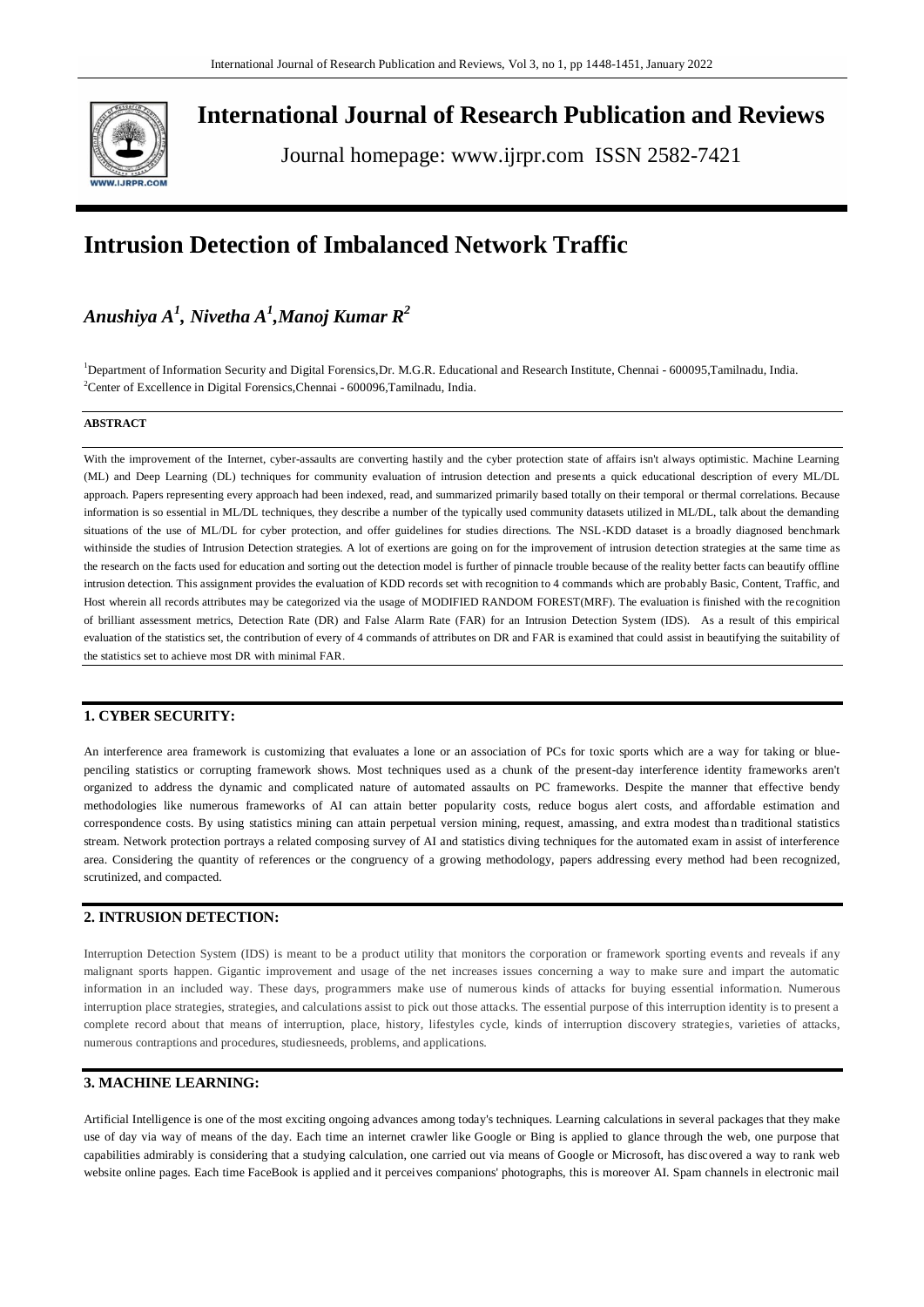save the patron from swimming through large hundreds of junk mail electronic mail, this is moreover a studying calculation. AI, a quick audit and destiny opportunity of the superb makes use of AI has been made.

# **4. SUPERVISED LEARNING:**

This mastering gadget relies upon the exam of processed yield and predicted yield, this is mastering alludes to registering the error and converting the blunder for conducting the ordinary yield. For example, an informational series of locations of precise length with proper charges are given, then, at that point, the directed calculation is to create a more quantity of those proper answers, For example, for a contemporary house what might be the cost.

#### **5. RELATED WORK:**

Iman Sharafaldin et al., has proposed in this paper with dramatic improvement withinside the length of PC companies and creat ed applications, the large enlargement of the capacity damage that may be delivered approximately through dispatching attacks is finishing up being unmistakable. In the interim, Intrusion Detection Systems (IDSs) and Intrusion Prevention Systems (IPSs) are some of the important protection instruments in competition to the complex and usually developing employer attacks. Because of the absence of a high-quality dataset, oddity primarily based methodologies in interruption vicinity frameworks are experiencing precise company, research, and assessment. Amirhossein Gharib et al., has proposed in this paper the growing range of protection risks at the Internet and PC networks requests profoundly reliable protection arrangements. In the meantime, Intrusion Detection (IDSs) and Intrusion Prevention Systems (IPSs) play a vast detail withinside the plan and development of a robust company basis that may defend PC networks through figuring out and impeding a collection of attacks. Gerard Draper Gil et al., has been proposed in this paper.

Traffic portrayal is one of the extensive problems withinside the gift safety industry. The regular improvement and age of the latest packages and administrations, in conjunction with the extension of encoded correspondences, makes it a difficult undertaking. Virtual Private Networks (VPNs) are an instance of scrambled correspondence control that is becoming famous, as a method for bypassing regulations simply as attending to administrations that can be geologically locked. Moustaf et al., has proposed in those paper Over the maximum current thirty years, Network Intrusion Detection Systems (NIDS), especially, Anomaly Detection Systems (ADSs), have to turn out to be more critical in distinguishing novel assaults than Signature Detection Systems (SDSs). Assessing NIDSs using the present-day benchmark informational indexes of KDD99 and NSL KDD would not mirror ideal outcomes, due to 3 extensive troubles their absence of modern-day low impact attack styles, their absence of modern-day standard site visitors situations, and a trade dispersion of making ready and checking out sets. To remedy the one's troubles, the UNSW-NB15 informational index has as of late been created. Pongle et al., has proposed in this paper 6LoWPAN (IPv6 over Low-Power Wireless Personal Area Networks) considerably permits vigorously pressured gadgets to interface with IPv6 organizations. 6LoWPAN is a unique IPv6 header strain conference, it'd cross successfully enduring an onslaught. Web of Things includes devices that are limited in belongings like battery controlled, reminiscence and dealing with the ability and so forth any other agency layer directing conference is deliberately referred to as RPL (Routing Protocol for low electricity Lossy agency). Doohwan Oh et al., has proposed in this paper that with the upward push of the Internet of Things (IoT), infinite real objects in everyday lifestyles had been forcefully related to the Internet. As the number of articles related to networks builds, the safety frameworks face a simple check due to the global availability and openness of the IoT. Be that because it may, it's far difficult to modify normal safety frameworks to the articles withinside the IoT, as a result of their restricted registering power and reminiscence size. Considering this, we give a lightweight safety framework that makes use of a unique noxious instance coordinating with a motor.

#### **6. EXISTING SYSTEM:**

A new (arising) point is something individuals want to talk about, remarking, or sending the data further to their companions. Traditional methodologies for point identification have for the most part been worried about the frequencies of (literary) words. Identification and following of points have been concentrated broadly in the space of theme location and following (TDT) In this specific circumstance, the principal task is to either order another record into one of the known subjects (following) or to find out that it has a place with none of the stated classes. (k-nearest neighbor (KNN), choice tree, bootstrap aggregating (Bagging), and random forest).

#### **7. PROPOSED SYSTEM:**

For every new submission, we use exams in the beyond T time span for the evaluating consumer for making ready the awareness version we advocate underneath. Altered RANDOM FOREST ALGORITHM IS USED We relegate peculiarity rating to every submit depending on the found out probability conveyance. The rating is then totaled over customers and in addition, sorted right into an alternate factor investigation. The Proposed philosophy has taken a few proposals from the poor dedication primarily based totally on reputation age. The assessment of this philosophy is carried out using the NSL-KDD dataset which is an adjusted rendition of the substance used KDD CUP ninety-nine dataset.

#### **8. DATA PRE-PROCESSING:**

In this module, we preprocess the chance version that we used to trap the everyday referencing behavior of a purchaser and a way to put together the version. We describe a put up in an interpersonal company circulated with the aid of using the amount of notices k it contains, and the set V of names (IDs) of the referenced (customers who're referenced withinside the put up). There are styles of vastness we want to don't forget here. The first is the extensive form of clients referenced in a position up. Albeit, almost speaking to me a purchaser can not make the connection with many exceptional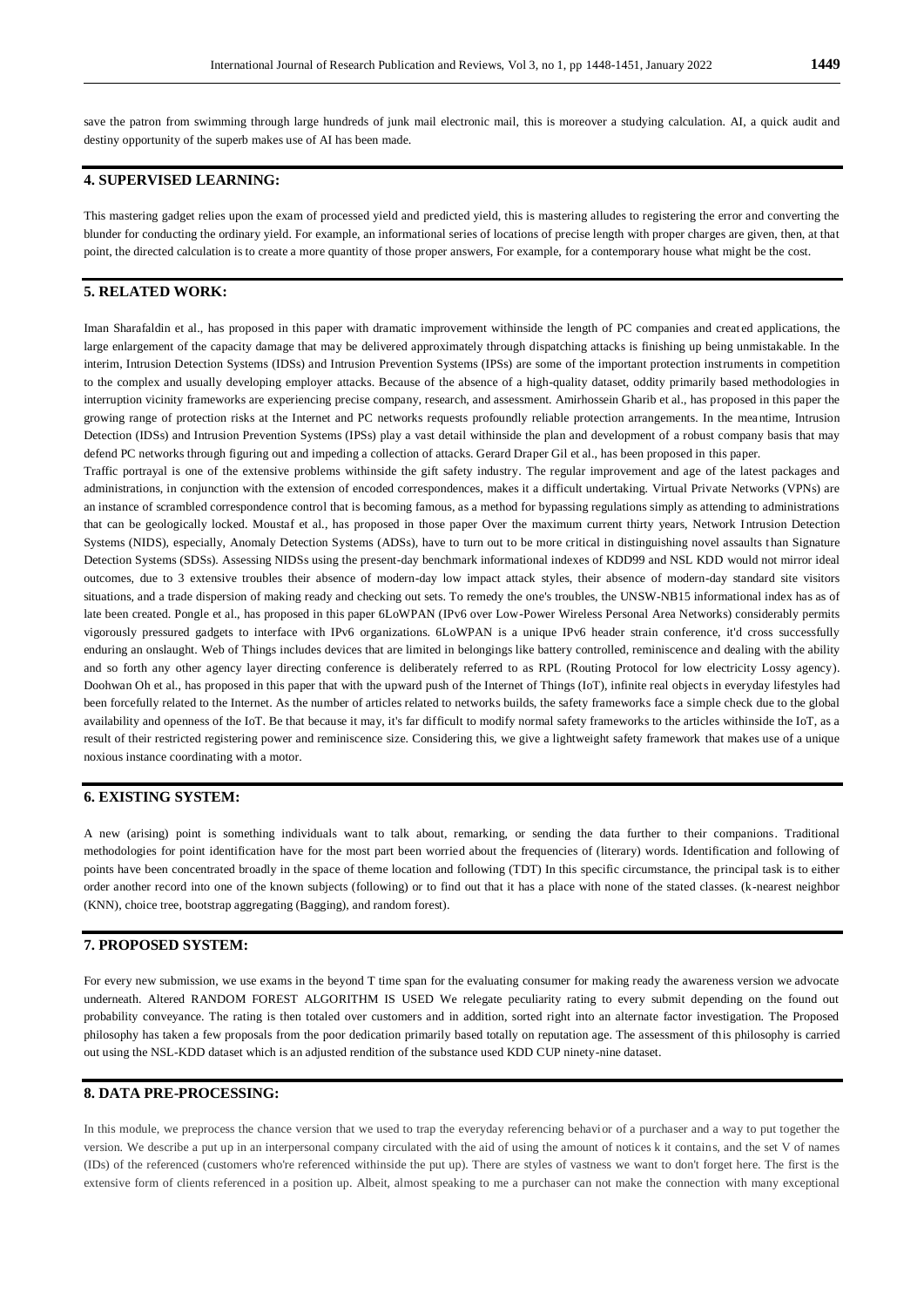customers in a put up, we'd need to strive now no longer to set a counterfeit boundary for the number of customers referenced in a put up. All matters considered, we can take delivery of mathematical dissemination and contain the boundary to live far from even a verifiable restrict via the boundary.

## **9. COMPUTING THE LINK-ANOMALY SCORE:**

In this module, we paint a way to method the deviation of a customer's behavior from the everyday referencing behavior displayed In request to parent the oddity rating of every other submit  $x = (t, u, k, V)$  via way of means of customer u at time t containing k notices to customers V, we check in the chance with the practice set (t) u, that's the collection of posts via way of means of customer u withinside the time-frame  $[t-T, t]$  (we use  $T = 30$  days on this task). In similar patterns, the relationship abnormality rating is characterized. The phrases withinside the above circumstance may be registered through the prescient appropriation of the number of notices, and the prescient circulate of the referenced.

#### **10. CHANGE POINT ANALYSIS AND DTO:**

This process is an enlargement of Change Finder proposed, that identifies an adjustment of the authentic reliance creation of a duration collection through checking the compressibility of any other piece of information. This module is to make use of a Modified Random Forest(NML) coding known as MRF coding as a coding foundation in preference to the module prescient appropriation applied. In particular, an extrude factor is diagnosed through layers of scoring processes. The major layer acknowledges exceptions and the following layer distinguishes extrude-focuses.In each layer, prescient misfortune relying upon the MRF coding dissemination for an autoregressive (AR) model is implemented as a diploma for scoring. Albeit the NML code duration is understood to be ideal, it's often tough to register. The SNML proposed is a bet to the NML code duration that may be processed sequentially. The MRF proposed in addition makes use of proscribing withinside the gaining knowledge of the AR models. As a final improvement in our technique, we need to extrude over the extrude-factor rankings into parallel cautions through thresholding.

#### **11. MODIFIED RANDOM FOREST DETECTION:**

In this module that to the change-factorreputationdepending on MRF accompaniedby way of means of DTO depicted in beyond segments, we moreovercheck the mixture of our approach with Kleinberg's Modified Random Forest-identification strategy. All the extra explicitly, we achieved a statevariation of Kleinberg's Modified Random Forest-reputationversion. We picked the -stateshapedue to the fact that during this evaluation we expect nonhierarchical construction. The Modified Random Forest-vicinityapproachrelies upon a probabilistic roboticversion with states, Modified Random Forest state, and non-Modified Random Forest state.

## **12. EXPERIMENTAL SETUP:**

This experimentation inspects a massive wide variety of educational intrusion detection research primarily based totally on machine learning algorithms. In this paper, many imbalances look up and reveal some of the troubles in this area of research, hugely in the following areas: (i) the benchmark datasets are few, despite the fact that the identical dataset is used, and the strategies of pattern extraction utilized by every institute vary. (ii) The assessment metrics aren't uniform, most research most effectively investigates the accuracy of the test, and the end result is one-sided. However, research the use of multi standards assessment frequently undertakes exceptional metric mixtures such that the studies' effects can not be in comparison with one another. (iii) Less consideration is given to deployment efficiency, and the maximum of the studies remains withinside the lab no matter the time complexity of the set of rules and the performance of detection withinside the real network.

| Algorithm  | Efficiency |
|------------|------------|
| <b>MRF</b> | >90        |
| NSL-KDD    | >87        |

#### **CONCLUSION:**

In this task, we've proposedsome othermanner to cope withspotting the improvement of topics in an interpersonal organization stream. The essentialconcept of our technique is to 0 in at the social part of the posts meditatedwithinside the referencing behavior of customersin preference tothe published substance. We have consolidated the proposed noteversion with the MRF change-factorregion calculation. The mark primarily based totally discovery offersbetteridentity exactness and decreases bogus finechargebut it acknowledgessimplyregardedattackbut irregularity reputation can distinguish difficult to understandattackbut with better bogus finecharge.